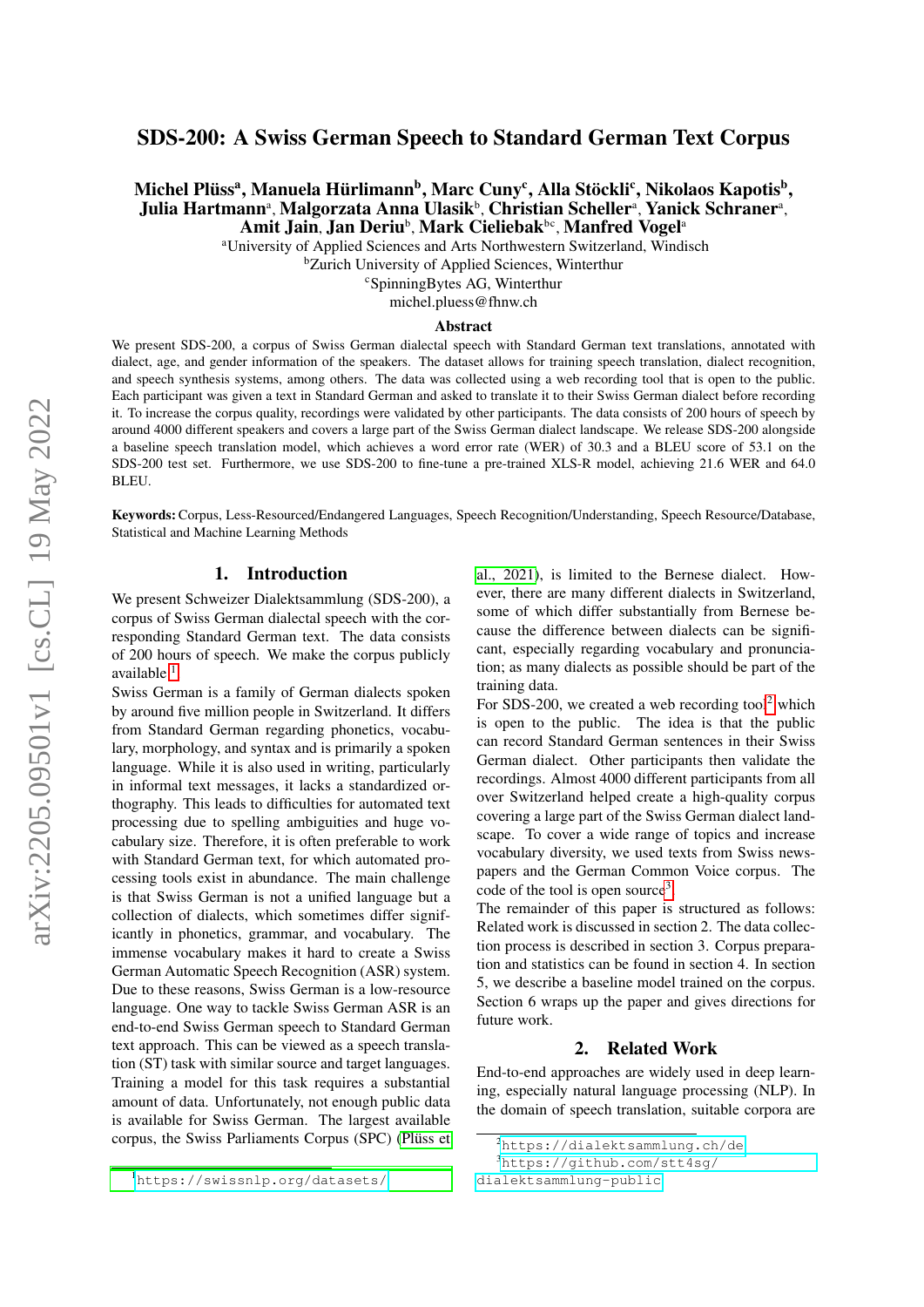scarce. The MuST-C dataset [\(Di Gangi et al., 2019\)](#page-5-0) provides 400 h of English speech data with sentencealigned text for eight different languages (German, French, Spanish, Italian, Dutch, Portuguese, Romanian, and Russian). The MuST-C data is collected from TED talks, providing a variety of topics and speakers (male/female, native/non-native speakers). TED talks are manually transcribed and translated, providing a high-quality data source.

Europarl (Iranzo-Sánchez et al., 2020) is another ST corpus with speech and sentence-aligned text for 6 European languages (English, German, French, Spanish, Italian, and Portuguese) containing between 20 and 89 hours of audio for 30 pairs. The sentence alignment is done automatically. Due to the automatic alignment, audio data with low alignment confidence is discarded, and the data quality is lower than manual text alignment. Europarl contains speeches held in the European Parliament.

Four public datasets contain Swiss German audio with transcripts. SPC (Plüss et al.,  $2021$ ) is the largest corpus with 293 hours of data in the Bernese dialect recorded in the Bernese cantonal parliament. The text and audio are automatically aligned by using commercial Standard German ASR systems, followed by a forced sentence alignment using the Needleman-Wunsch algorithm [\(Needleman and Wunsch, 1970\)](#page-5-2). The ArchiMob dataset [\(Scherrer et al., 2019\)](#page-6-1) includes 69 hours of Swiss German speech and Swiss German transcript. There are no Standard German transcripts available. The Radio Rottu Oberwallis dataset [\(Gar](#page-5-3)[ner et al., 2014\)](#page-5-3) includes 8 hours of speech, 2 of which are provided with Standard German transcripts. Swiss-Dial (Dogan-Schönberger et al., 2021) is a high-quality dataset including eight different Swiss German dialects with roughly 3 hours of audio data per dialect. The sentences are crawled from newspapers and Wikipedia and then manually translated into the selected eight Swiss German dialects. The translated sentences are then recorded sentence by sentence in a studio setting. SDS-200 combines the strengths of the existing corpora in Swiss German ASR with a large size of 200 hours, Standard German transcripts, and perfect alignment. What makes it unique is the coverage of a large part of the Swiss German dialect landscape and that almost 4000 different speakers made the recordings. We now describe the components in more detail.

# 3. Data Collection

Our data collection tool is based on the Common Voice platform [\(Ardila et al., 2020\)](#page-5-5). We adapted the annotation guidelines to the special case of Swiss German. We use the two-step annotation process of the original platform consisting of a recording step and a validation step (see Figures [1](#page-2-0) and [2\)](#page-2-1). For the recording step, we presented Standard German sentences from Swiss newspapers, covering diverse topics and Switzerland-specific named entities, and texts

from the German Common Voice corpus to the participants. They were then asked to translate each sentence into their Swiss German dialect and record it. For the validation step, the participants were presented with a sentence-recording pair and asked if the recording contained an accurate Swiss German translation of the Standard German sentence.

The goal was to create a corpus with as many hours and as much dialect and topic diversity as possible. We worked extensively with the Swiss media to reach as many people as possible. To enhance the engagement, we organized two contests on our platform. The leaderboard contest awarded prices to the participants with the most recordings, factoring in the quality of their translations. The *Clash of Cantons* contest was a competition between the 26 Swiss cantons.

### 3.1. Sentence Selection

The sentences used for the recordings were derived from Swiss newspapers and the German dataset of Common Voice. We used newspaper articles from all categories from the past five years. As the speakers' task consisted of translating the sentences from Standard German to Swiss German, not just reading them, we expected the speakers' cognitive effort to be larger, hence the error probability to be higher. Keeping this in mind, we carefully selected sentences to ensure lexical diversity and reduce sentence complexity. To this end, we selected only sentences between 5 and 12 tokens long. We applied the following filtering criteria:

- Exclude sentences containing tokens that occur less than 1000 times per billion words. We use the Exquisite Corpus $4$  to compute the word frequencies.
- Exclude sentences with a large number of rare words having an average word frequency below 10'000 per billion words.
- We removed sentences with dates and numbers with more than three digits. This is to reduce inconsistencies in how speakers read or translate the prompts.
- Sentences containing citations, e-mail addresses, hashtags, and phrases in brackets are also removed.
- We kept only complete sentences. We used simple heuristics to remove incomplete sentences. For instance, each sentence begins with an uppercase letter or a digit, and a sentence should contain at least one noun, pronoun, or proper noun and one verb.

The final set of prompts contains 1'267'195 sentences. Our tool samples newspaper sentences in 80% of cases, and in 20% of cases, it samples from the German Common Voice pool.

<span id="page-1-0"></span><sup>4</sup>[https://github.com/LuminosoInsight/](https://github.com/LuminosoInsight/exquisite-corpus) [exquisite-corpus](https://github.com/LuminosoInsight/exquisite-corpus)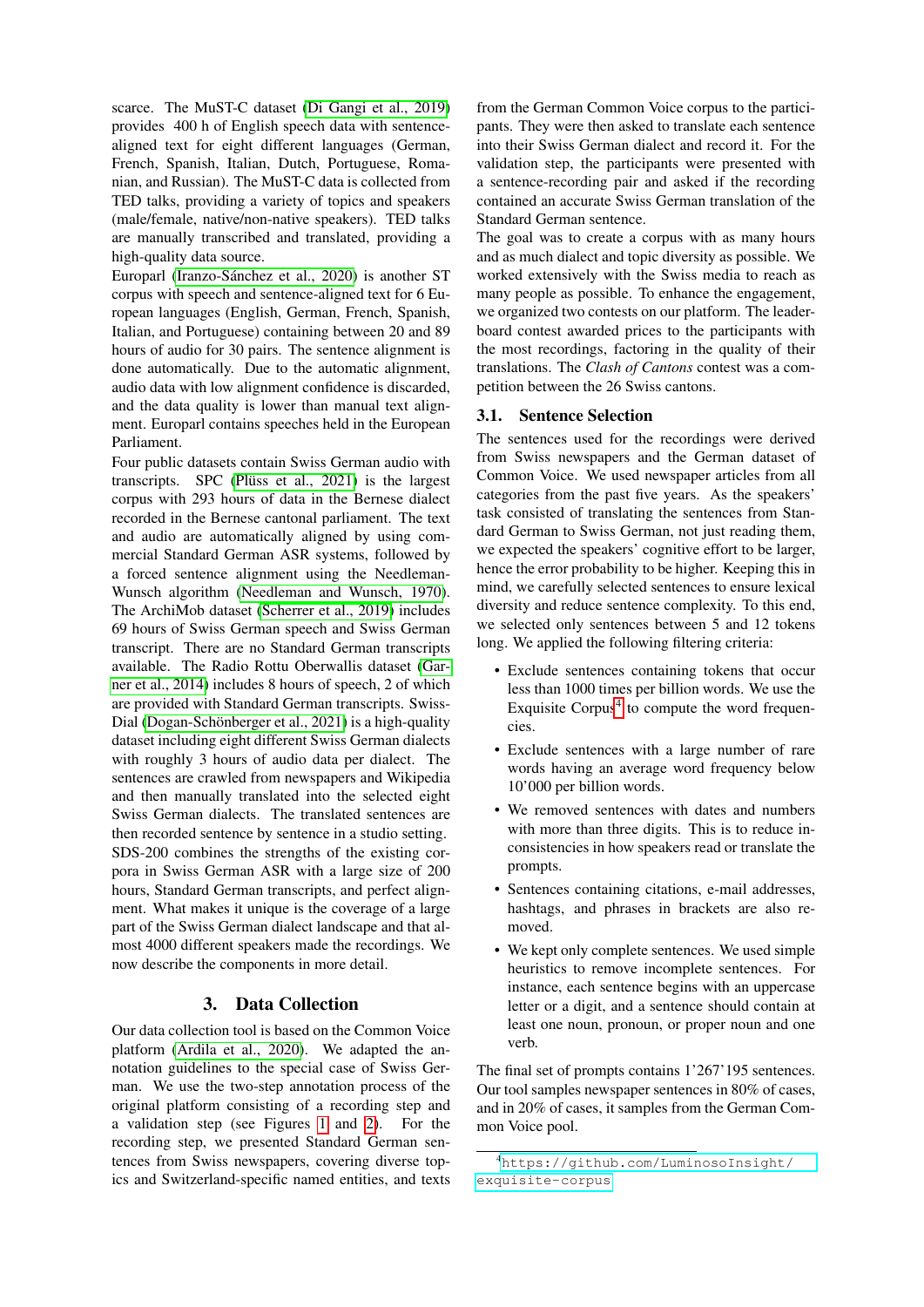| $\leftarrow$ | Sprechen                      | Prüfen        |                                                                                                                                                                                                 |   |                 |                       |                  | 1/5 Aufzeichnungen |  |
|--------------|-------------------------------|---------------|-------------------------------------------------------------------------------------------------------------------------------------------------------------------------------------------------|---|-----------------|-----------------------|------------------|--------------------|--|
|              |                               |               |                                                                                                                                                                                                 |   |                 |                       | <b>AUFNEHMEN</b> | $\overline{2}$     |  |
| $\mathbb{C}$ | Die übrigen Beach Boys gingen |               |                                                                                                                                                                                                 |   |                 |                       |                  | 3                  |  |
|              |                               | auf Tournee.  |                                                                                                                                                                                                 |   |                 |                       |                  |                    |  |
|              |                               |               |                                                                                                                                                                                                 |   |                 |                       |                  | 4                  |  |
|              |                               |               |                                                                                                                                                                                                 |   |                 |                       |                  | 5                  |  |
|              |                               |               | Überlegen Sie sich, wie Sie den Satz in Ihrem schweizerdeutschen Dialekt formulieren würden. Klicken Sie<br>dann auf das Mikrofon-Symbol unten und sprechen Sie den Satz in Ihrer Formulierung. |   |                 |                       |                  |                    |  |
|              |                               |               |                                                                                                                                                                                                 | ⊕ |                 |                       |                  |                    |  |
|              | <b>E Tastenkürzel</b>         | $\Box$ Melden |                                                                                                                                                                                                 |   | Überspringen >> | Ohne Speichern weiter | <b>ABSENDEN</b>  |                    |  |

<span id="page-2-0"></span>Figure 1: Recording step in our tool. "Die übrigen Beach Boys gingen auf Tournee." is the sentence to be recorded.



Figure 2: Validation step in our tool. "*Einen Ausblick wage ich nicht.*" is the Standard German sentence. The recording must be played and then judged as correct ("*Korrekt*") or wrong / inaccurate ("*Falsch*").

# <span id="page-2-1"></span>3.2. Recording Tool

We made two adaptions to the original Common Voice [\(Ardila et al., 2020\)](#page-5-5) platform. First, we added the possibility for the participants to specify the zip code of origin of their dialect<sup>[5](#page-2-2)</sup>. This allows us to investigate

dialects in different granularity levels: coarse dialect regions, cantons, fine-grained dialect regions, and even individual municipalities. Additional demographic information such as age and gender selection is already

<span id="page-2-2"></span><sup>&</sup>lt;sup>5</sup>The origin of a participant's dialect could for example be the place where he or she grew up and / or went to school.

The specified zip code is not to be confused with the current place of residence, which would not allow reliable inference of a participant's dialect.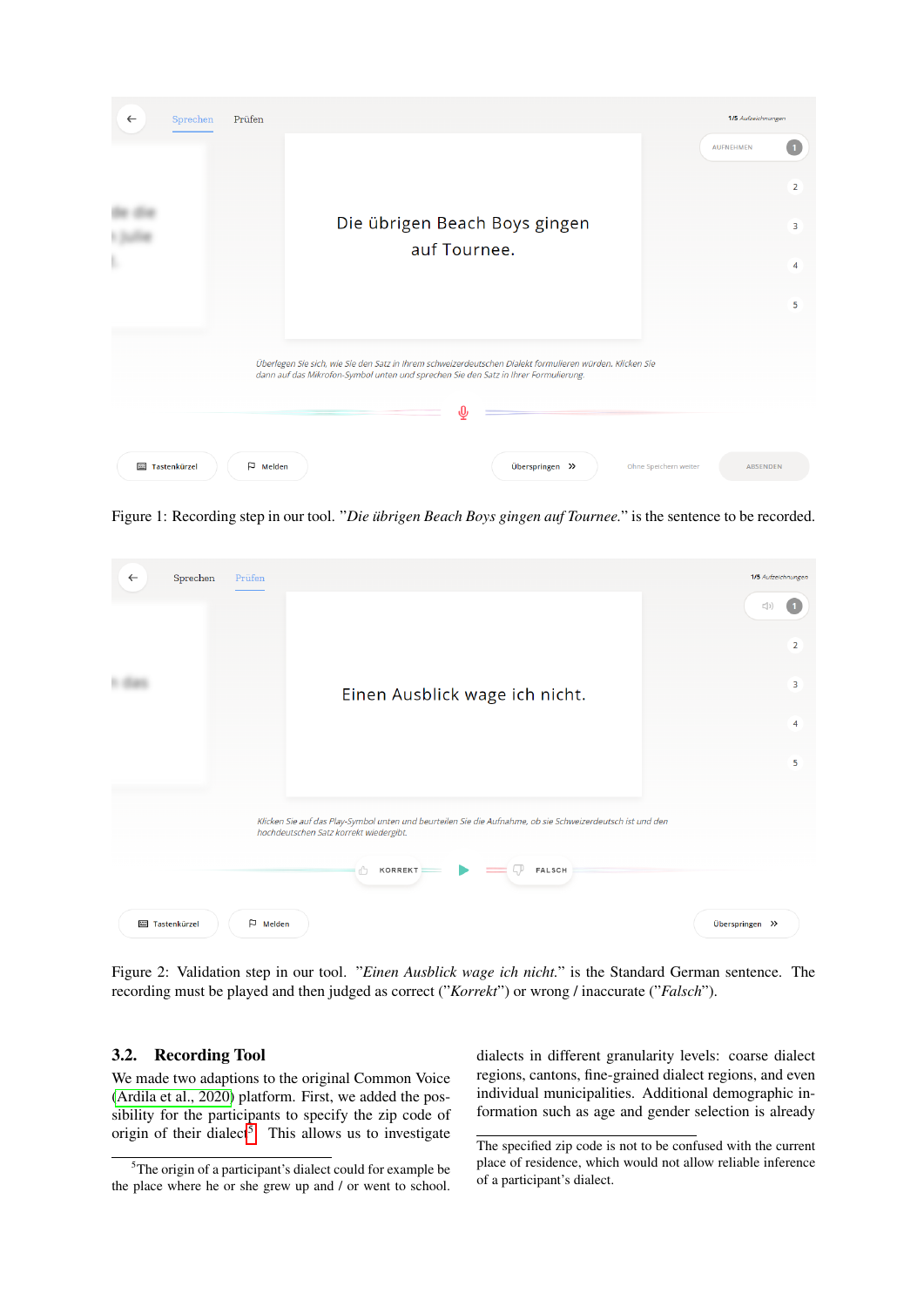| <b>Split</b>     | <b>Hours</b> | <b>Sentences</b> | <b>Speakers</b> |
|------------------|--------------|------------------|-----------------|
| $train$ (raw)    | 188.9        | 144'468          | 3428            |
| train (filtered) | 178.3        | 135'271          | 3247            |
| validation       | 5.2          | 3638             | 288             |
| test             | 54           | 3636             | 281             |

<span id="page-3-0"></span>Table 1: Data splits of the Dialektsammlung corpus.

available in Common Voice. Second, we adapt the annotation guidelines to cover the special case of Swiss German. The annotation is performed in two steps: a recording step and a validation step.

Step 1: Recording. During the recording step, depicted in Figure [1,](#page-2-0) the participant is shown a Standard German sentence and asked to translate it to Swiss German speech. Sentences are recorded in packages of 5 and can be skipped or reported if necessary. One crucial point for our Swiss German speech to Standard German text use case is the inherent translation step the participant has to do before recording. As an example, the participant is presented with the following Standard German sentence: "*Robben verstand dies wie viele andere Spieler nicht.*". The participant should then think about how he or she would formulate this sentence in his or her Swiss German dialect, e.g. "*De Robben het das wie vieli anderi Spieler nid verstande.*", before actually recording the Swiss German version. This can include vocabulary as well as grammar changes, such as changing the past tense from Standard German "*verstand*" to Swiss German "*het (...) verstande*", which is necessary because the imperfect tense does not exist in Swiss German, where the perfect tense is used instead. We display an explanation popup with examples before the first recording to make this clear to participants. We also display a short explanation below the sentence to be recorded (see Figure [1\)](#page-2-0).

Step [2](#page-2-1): Validation. Figure 2 depicts the validation function. Participants are asked to listen to other recordings and judge whether the recording contains an accurate Swiss German translation of the Standard German sentence. Recordings are again validated in packages of 5 and can be reported or skipped if necessary. Similar to the recording function, we display a detailed explanation with examples of wrong (e.g. recording is in Standard German rather than Swiss German) or inaccurate (e.g. wrong tense) translations when a participant visits the validation page for the first time.

#### 3.3. Collection Process

To reach as many people as possible, we collaborated with a range of national and local newspapers, television networks, and radio stations. In addition, four well-known Swiss comedians agreed to record a short video supporting the project and share it on their social media accounts, some of them reaching more than 100'000 followers.

To keep the participants motivated, we organized two

contests, the leaderboard contest and the *Clash of Cantons*.

Leaderboard. The leaderboard contest was a competition between all registered participants. For each participant, we computed a score based on the number of recordings, the number of validations given, and the number of positive validations received. The top ten of the leaderboard were awarded attractive Switzerlandthemed prizes. Furthermore, the participant with the highest recording quality (lowest rejection rate) was awarded a special prize.

Clash of Cantons. The *Clash of Cantons* was a competition between the 26 Swiss cantons. The idea was to spark a competition between the cantons and for participants to "fight" for their respective canton. The winning canton was picked according to its number of recordings, weighted by their average quality, normalized by the population of the canton.

The data of the corpus described here was collected over seven months, with 58 % of recordings made during the 38 days where the two contests were held. The current version contains 200 hours of raw speech data in MP3 format with a sampling rate of 32 kHz.

# 4. Corpus Preparation and Data **Statistics**

# 4.1. Data filtering

Crowd-sourced data needs filtering to ensure high data quality. We used the public validation process to filter bad samples such as empty, truncated, or silent recordings and wrong translations.

Of all recorded data, 33% have been validated, and of these samples, 88% have been accepted. To also use a large amount of unvalidated samples, we allow unvalidated samples as well under the following conditions:

- The speaker *has some* validated recordings and more than 80% of the validated clips are accepted.
- The speaker *has no* validated recordings and the duration is within 2 to 12 seconds.

We found that we were able to filter out many clips with recording problems (e.g., empty recordings) with the second rule. Since the added unvalidated data likely contains some invalid samples, they will need to be filtered further as more clips are validated. We also provide the unfiltered train data so that corpus users can compile their own filter rules.

#### 4.2. Corpus Structure

We provide randomly generated train, validation, and test splits, ensuring that each speaker is part of only one split. The target size of the validation and test splits is 5.3 hours each. [Table 1](#page-3-0) shows the number of hours, sentences, and speakers of each split. To ensure optimal quality, validation and test splits only contain validated samples. Furthermore, to obtain balanced sets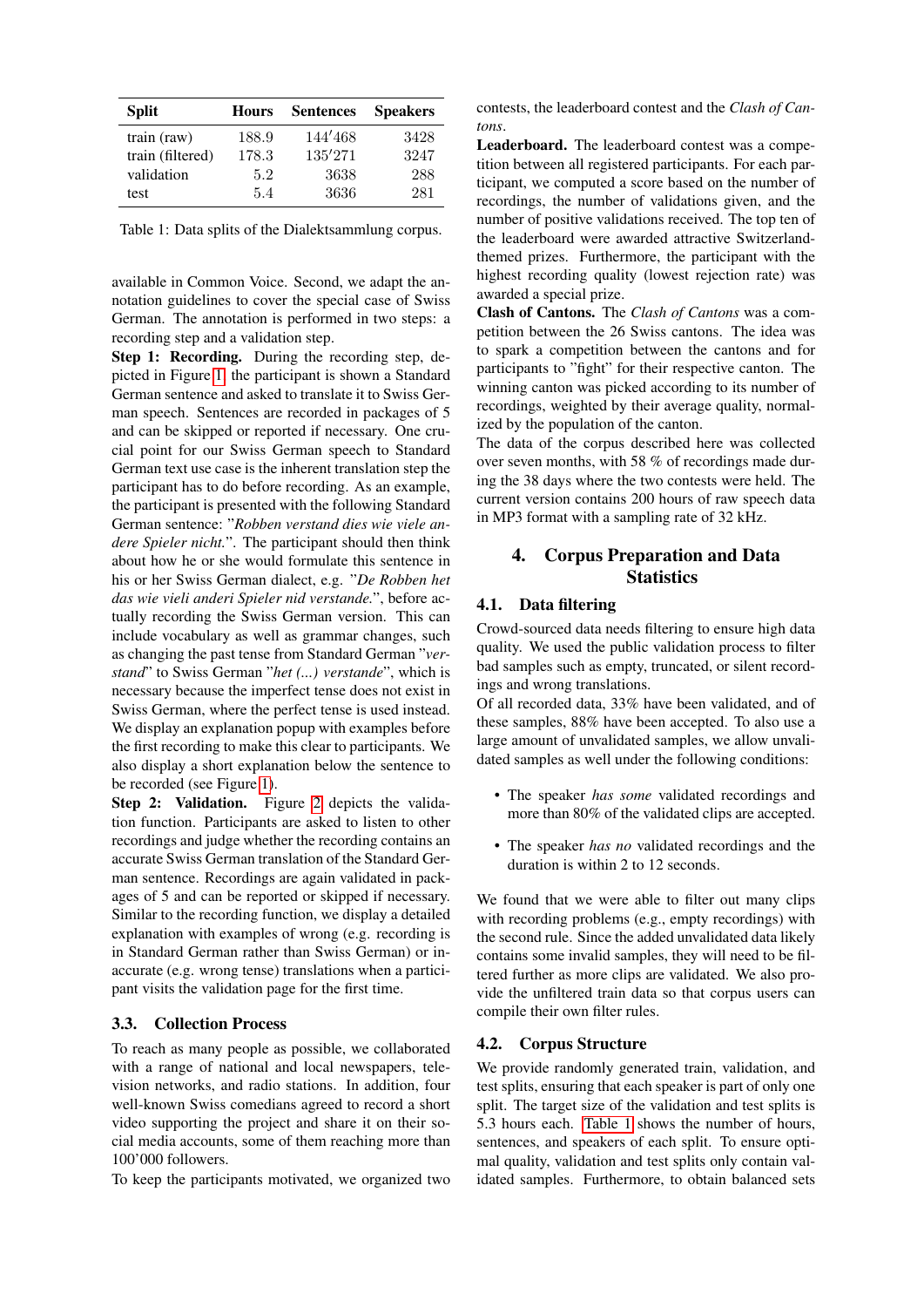

<span id="page-4-1"></span>Figure 3: Number of utterances per speaker's age group and gender.



<span id="page-4-2"></span>Figure 4: Canton distribution in the dataset compared with the relative population and the relative number of unique speakers per respective canton. Only cantons where Swiss German is spoken are shown.

and a larger variety of speakers, we only allow speakers with 5 to 200 recorded sentences to be part of either validation or test splits.

### 4.3. Data Statistics

On average, an utterance is 4.8 seconds long with a standard deviation of 1.3 seconds. The shortest and longest utterances are 2 and 11.2 seconds long, respectively. In Figure [5](#page-4-0) we display the utterance length distribution.

By crowdsourcing the data, we obtain a diverse set of speakers regarding age, gender, and dialect. In total, the filtered SDS-200 contains 142'545 utterances with 138'553 unique sentences. The vocabulary consists of 41'289 German words. Out of 3816 speakers, 8% are male, 6% are female, 86% did not reveal their gender, and 4 participants are non-binary. In terms of utterances, 19% of utterances are voiced by females, 46% by males, and 35% of unknown gender. On average, each participant recorded 37 utterances with a standard deviation of 364 utterances. The participant with the most speech donations recorded 13'333 utterances. In



<span id="page-4-0"></span>Figure 5: Distribution of utterance lengths in the SDS-200.

Figure [3](#page-4-1) we display the age and gender distribution over the recorded utterances. In Figure [4](#page-4-2) we show the distribution over the number of recordings for each canton and compare them with the population of the re-spective cantons<sup>[6](#page-4-3)</sup> and the proportion of unique speakers. The collected dialects follow the dialect distribution in Switzerland closely, with some exceptions. For Appenzell Innerrhoden, we have four times more utterances than the relative population. Wallis and Zürich have almost twice as many utterances. In the canton Wallis, one speaker recorded 10'368 out of 11'739 samples. The cantons Baselland, Glarus, Jura, Luzern, Nidwalden, Uri, and Zug are underrepresented in the SDS-200.

#### 5. Baseline

We conducted experiments to demonstrate the use of the SDS-200 corpus for speech translation. We further evaluated how the corpus can be combined with the SPC (Plüss et al.,  $2021$ ). Finally, we assessed how large-scale pre-training on unlabeled speech data can improve the performance by finetuning XLS-R Wav2vec models [\(Babu et al., 2021\)](#page-5-6) on the SDS-200 train set.

Transformer Baseline. We employed Transformer [\(Vaswani et al., 2017\)](#page-6-2) based models implemented in the FAIRSEQ S2T library [\(Ott et al., 2019;](#page-6-3) [Wang et al., 2020\)](#page-6-4) as our baselines. These models consist of a two-layer convolutional subsampler followed by a Transformer network with 12 encoder layers and six decoder layers. For the Transformer network, we employed eight attention heads, an embedding dimension size of 512, and a dropout rate of 0.15. We used the default model hyper-parameters and learning rate schedules provided by the library without any taskspecific tuning. We evaluated the model performance when training on SDS-200 alone as well as the combination of SDS-200 and the SPC. After training, we

<span id="page-4-3"></span><sup>6</sup>We use the canton information as an indicator for the dialect.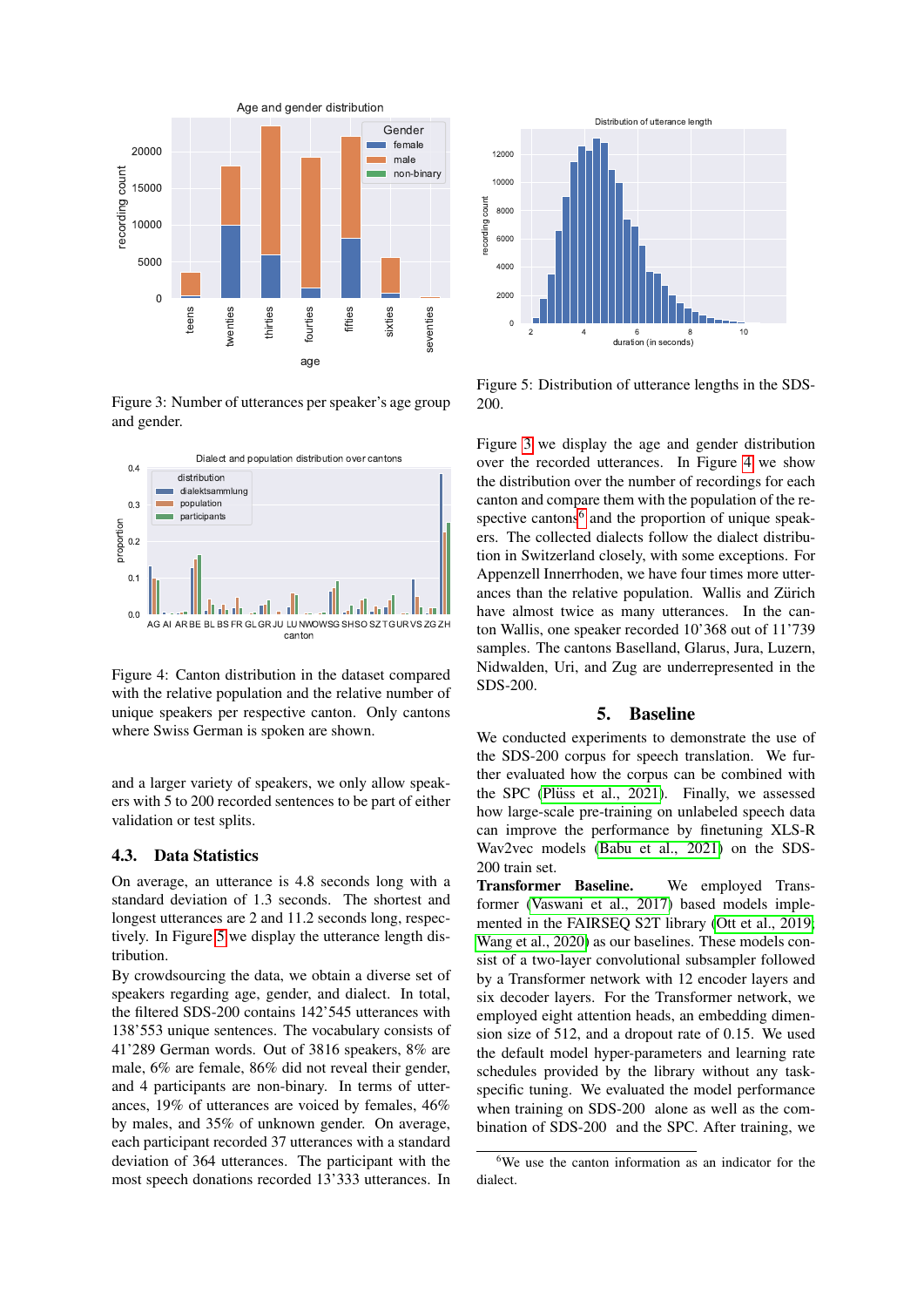|                    | Train data    | Model<br><i>parameters</i> | WER   |      | <b>BLEU</b> |      |
|--------------------|---------------|----------------------------|-------|------|-------------|------|
| Model              |               |                            | valid | test | valid       | test |
| <b>Transformer</b> | SDS-200       | 72M                        | 31.3  | 30.3 | 52.1        | 53.1 |
| <b>Transformer</b> | $SDS-200+SPC$ | 72M                        | 24.9  | 24.7 | 60.9        | 61.0 |
| $XLS-R (0.3B)$     | SDS-200       | 317M                       | 27.2  | 26.9 | 54.9        | 54.6 |
| $XLS-R(1B)$        | SDS-200       | 965M                       | 21.7  | 21 6 | 63.9        | 64.0 |

<span id="page-5-8"></span>Table 2: Performance of the Transformer Baseline and XLS-R Wav2Vec models finetuned on the SDS-200 train set. We report Word Error Rate (WER) and BLEU scores obtained from evaluating on the SDS-200 valid and test splits.

averaged the weights of the ten checkpoints with the lowest validation loss to obtain the final model.

XLS-R fine-tuning. For the Wav2vec experiments, we employed XLS-R models [\(Babu et al., 2021\)](#page-5-6) that were pre-trained on 436K hours of unlabeled speech data covering more than 128 languages and are pub-licly available<sup>[7](#page-5-7)</sup>. Importantly, Swiss German was not part of the training data. Of the available pre-trained models, we evaluated XLS-R (0.3B) and XLS-R (1B), whereas the number in braces denotes the number of model parameters. XLS-R Wav2vec models consist of a convolutional feature encoder, followed by a stack of transformer blocks. Details of the architecture configurations can be found in [\(Babu et al., 2021\)](#page-5-6). For the finetuning on the SDS-200 corpus, we followed the procedure and hyper-parameters described by the authors.

Results. The results of our experiments are shown in [Table 2.](#page-5-8) Both additional labeled training data and large-scale self-supervised pre-training on unlabeled speech data lead to performance improvements. The strong performance of XLS-R (0.3B) highlights the benefits of latter in low-resource settings, even if the target language was not available during pre-training. Notably, for all our experiments, we did not use any external language model.

### 6. Conclusion

In this work, we presented SDS-200, a speech translation dataset for Swiss German speech to Standard German text. The main characteristics of this corpus are the large variety of Swiss German dialects that are covered and the large number of speakers that contributed to the data collection. The baseline achieved 30.3 WER score, and 53.1 BLEU score on the SDS-200 test set. The current version contains around 200 hours of speech.

Our goal is to increase the size of the corpus in the future, which will allow for even better performance. We plan to find new ways to engage the public, for instance, by adding gamification components to keep the engagement high. The current version is publicly available.

### 7. Acknowledgements

First and foremost, we would like to thank all participants for their contribution to this corpus. Furthermore, we thank Tamedia for providing the newspaper texts. We also thank Claudio Zuccolini, Frölein da Capo, Mike Müller, Renato Kaiser, Simon Enzler, and Sina for their public relations efforts.

### 8. Bibliographical References

- <span id="page-5-5"></span>Ardila, R., Branson, M., Davis, K., Henretty, M., Kohler, M., Meyer, J., Morais, R., Saunders, L., Tyers, F. M., and Weber, G. (2020). Common Voice: A Massively-Multilingual Speech Corpus. In *Proceedings of the 12th Conference on Language Resources and Evaluation (LREC 2020)*, pages 4211–4215.
- <span id="page-5-6"></span>Babu, A., Wang, C., Tjandra, A., Lakhotia, K., Xu, Q., Goyal, N., Singh, K., von Platen, P., Saraf, Y., Pino, J., Baevski, A., Conneau, A., and Auli, M. (2021). Xls-r: Self-supervised cross-lingual speech representation learning at scale. *arXiv*, abs/2111.09296.
- <span id="page-5-0"></span>Di Gangi, M. A., Cattoni, R., Bentivogli, L., Negri, M., and Turchi, M. (2019). MuST-C: a Multilingual Speech Translation Corpus. In *Proceedings of the 2019 Conference of the North American Chapter of the Association for Computational Linguistics: Human Language Technologies, Volume 1 (Long and Short Papers)*, pages 2012–2017, Minneapolis, Minnesota, June. Association for Computational Linguistics.
- <span id="page-5-4"></span>Dogan-Schönberger, P., Mäder, J., and Hofmann, T. (2021). SwissDial: Parallel Multidialectal Corpus of Spoken Swiss German.
- <span id="page-5-3"></span>Garner, P. N., Imseng, D., and Meyer, T. (2014). Automatic Speech Recognition and Translation of a Swiss German Dialect: Walliserdeutsch. In *Proceedings of Interspeech*, Singapore, September.
- <span id="page-5-1"></span>Iranzo-Sánchez, J., Silvestre-Cerdà, J. A., Jorge, J., Roselló, N., Giménez, A., Sanchis, A., Civera, J., and Juan, A. (2020). Europarl-ST: A Multilingual Corpus for Speech Translation of Parliamentary Debates. In *ICASSP 2020 - 2020 IEEE International Conference on Acoustics, Speech and Signal Processing (ICASSP)*, pages 8229–8233.
- <span id="page-5-2"></span>Needleman, S. B. and Wunsch, C. D. (1970). A general method applicable to the search for similarities

<span id="page-5-7"></span><sup>7</sup>[https://github.com/pytorch/fairseq/](https://github.com/pytorch/fairseq/tree/main/examples/wav2vec/xlsr) [tree/main/examples/wav2vec/xlsr](https://github.com/pytorch/fairseq/tree/main/examples/wav2vec/xlsr)